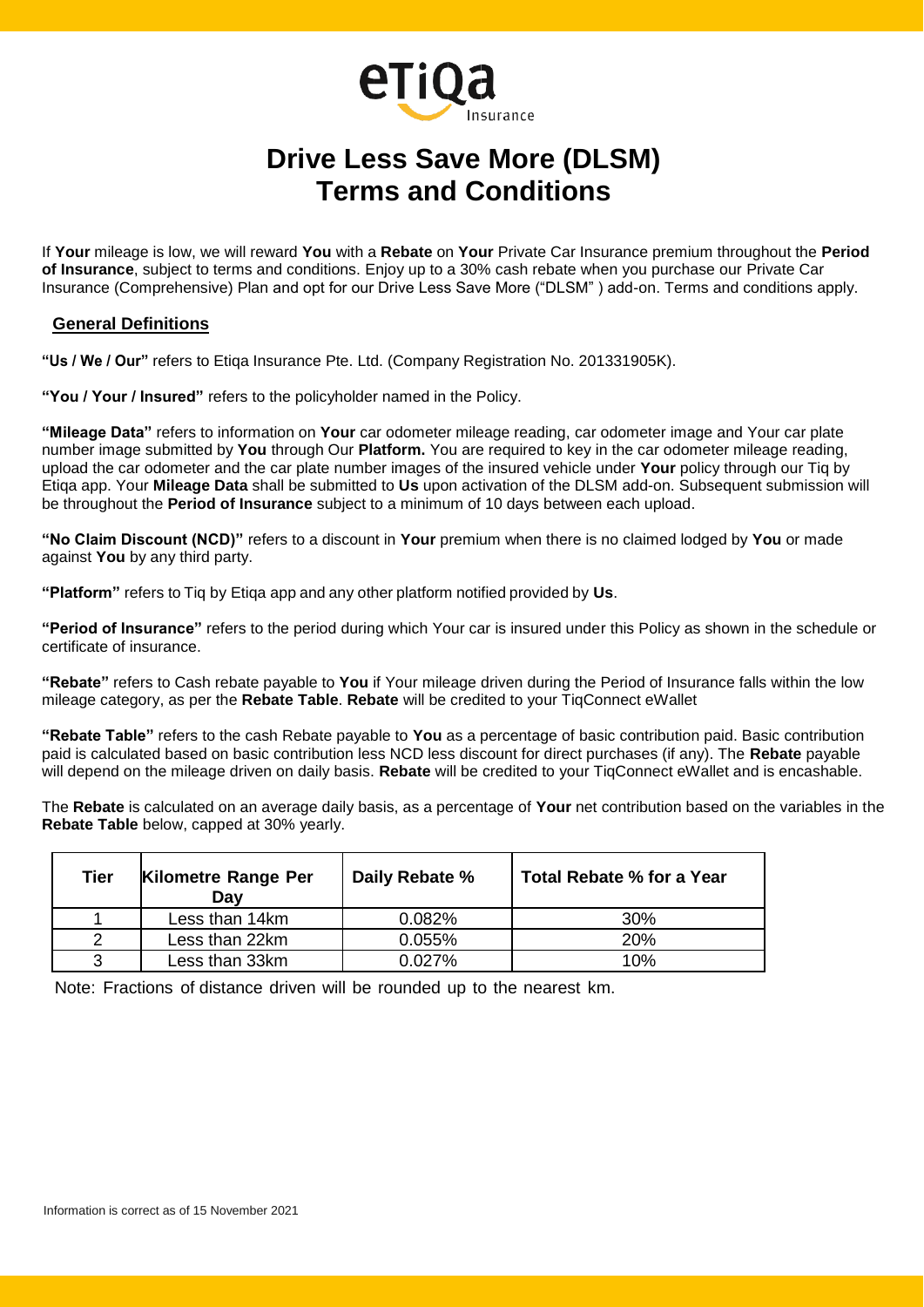

## **Terms and Conditions**

This Rebate is only effective if **You:**

- a) purchase a Private Car Insurance (Comprehensive) Plan,
- b) opt for Drive Less Save More add-on under 'optional add-on' in **Your** Plan,
- c) activate Drive Less Save More add-on via our **Platform**, Tiq by Etiqa app,
- d) Once activated, **You** submit **Your Mileage Data** as required.
- e) Meet all the Eligibility Criteria

#### 1. **Use of Mileage Data**

The **Mileage Data** is used to determine the mileage driven within the **Period of Insurance** to calculate the corresponding **Rebate** amount based on the **Rebate Table**.

## 2. **Eligibility Criteria**

This Rebate is offered if **You** fall under the following criteria:

- a) Age of Participant : 25 to 80 years
- b) Age of vehicle: 0 to 15 years
- c) Car type: Private Car Insurance (Comprehensive) Plan for private use

## 3. **Rebate Entitlement**

- a. You will receive the **Rebate** within 3 working days after the submission of Your **Mileage Data**, provided Your mileage driven during the **Period of Insurance** falls within the **Rebate Table**. Eligible customers will receive the Rebate in the form of encashable TiqConnect eWallet credits withdrawable via PayNow or Direct Credit to his/her bank account. Eligible customers must have a TiqConnect account on Etiqa's customer portal to receive the Rebate in their eWallet.
- b. Should the customers cancel their policy after any of the **Rebate** has been issued, Etiqa is entitled to deduct an equivalent amount of the Rebate value from the refund amount of the policy, provided no claims have been made under the policy.

You will not be entitled to the **Rebate** if:

- a) **You** are a high mileage driver and **Your** daily mileage driven does not fall within the Rebate Table;
- b) This Policy has been cancelled by **You** or **Us** at any time before the end of the **Period of Insurance**; or
- c) There is unauthorized tempering / modification / replacement or malfunction of **Your** car odometer.
- d) **You** failed to upload clear and accurate images of **Your** car odometer and car plate number, resulting in delay of your **Rebate**. Etiqa is under no obligations to notify you of any unclear or unreadable Mileage Data received and shall under no circumstances be held liable if the **Rebate** is not credited to you.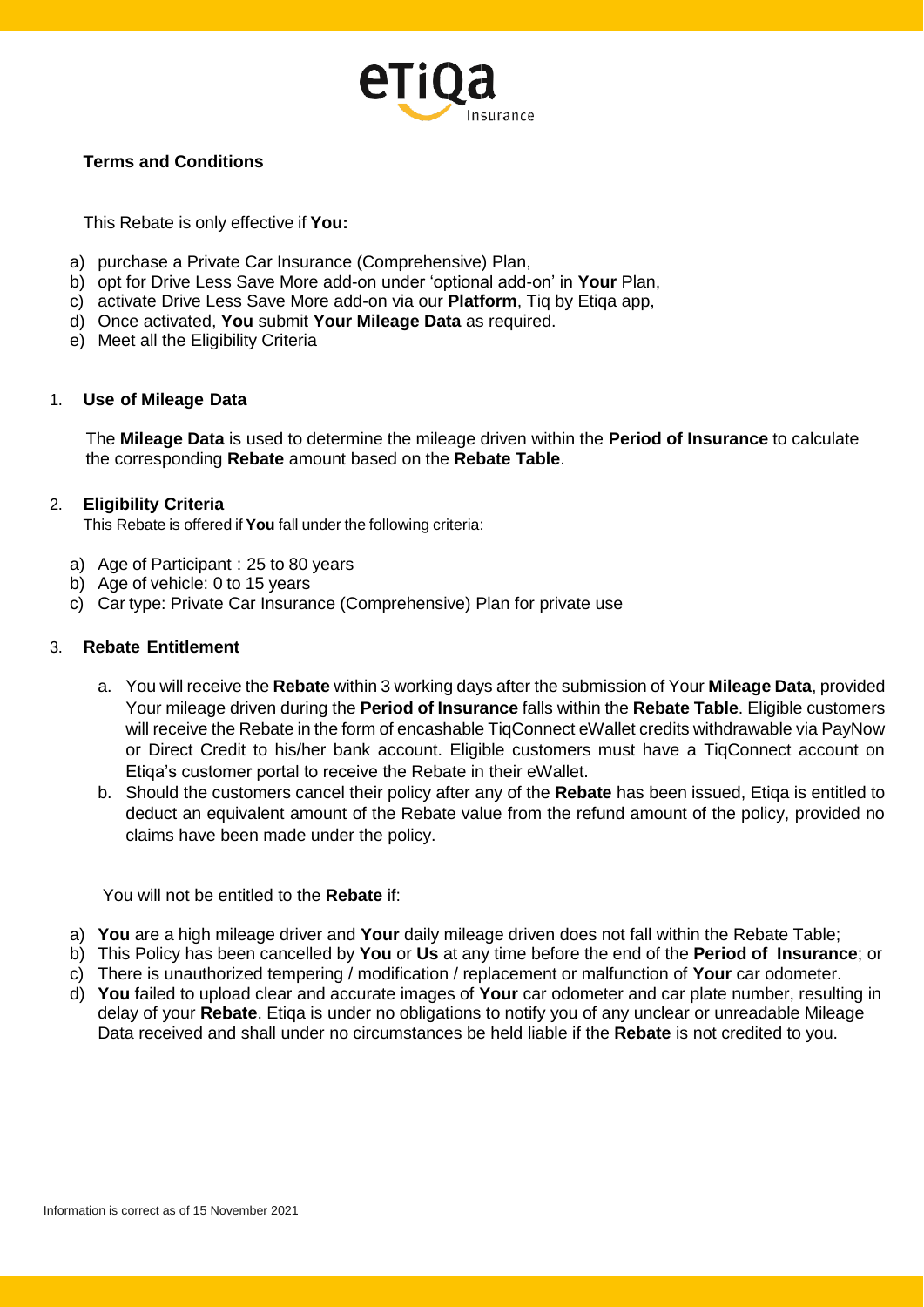

#### 4. **Rebate Computation**

The **Rebate** is calculated based on the average daily mileage, which is computed using **Mileage Data** for every subsequent uploads against the **Mileage Data** captured upon activation.

- a) First submission of **Mileage Data**: The **Rebate** is calculated based on the average daily mileage driven during the period between the first activation of DLSM add-on and 1st subsequent submission of **Mileage Data**.
- b) Second submission and subsequent submission of **Mileage Data**: The **Rebate** is calculated based on the average daily mileage driven during the period between the first activation of DLSM add-on and 2nd and every subsequent submission of **Mileage Data**.

The calculated average daily mileage is then applied to the **Rebate Table** to identify the corresponding **Rebate** percentage. You may refer to the illustrated calculations below.

#### **Section A – Information of your car odometer uploads**

This section contains the basic information of your car odometer readings – coverage start date, basic premium, and upload date & count.

#### **Section B – Calculation to determine your eligible Rebate Tier**

- a) The difference in mileage (row D) and Number of days (row E) between the current and activation car odometer readings will be calculated. For example, in illustration 1, the difference between the 3rd and 1st car odometer readings are 900km and 150 days.
- b) The difference in mileage (row D) will be divided by the Number of days (row E) to derive the Average Kilometre per day (row F). The Average Kilometre per day (row F) will be rounded up to the nearest kilometre and then matched to the eligible cash rebate tier in the Rebate Table. For example in Illustration 1, in the 3rd car odometer reading, the average kilometre per day (row F) is 6km which is less than 14 km/day, thus the cash rebate tier is Tier 1.

#### **Section C – Calculations to determine your Total Cash Rebate Amount**

- a) The Total Cash Rebate (S\$) is calculated by multiplying the number of days between the current upload and previous upload (row I) with the eligible rebate percentage (row H) and the basic premium. For example in illustration 1, the Total Cash Rebate (row J) for the 3rd upload is 31 days x 0.082% x S\$1,200  $=$  S\$30.50.
- b) The Total Cash Rebate % (row K) is calculated by dividing the Total Cash Rebate (row J) with the basic premium of S\$1,200. For example in illustration 1, the Total Cash Rebate % (row K) for the 3rd upload is  $S$30.50/1,200 = 2.54\%$ .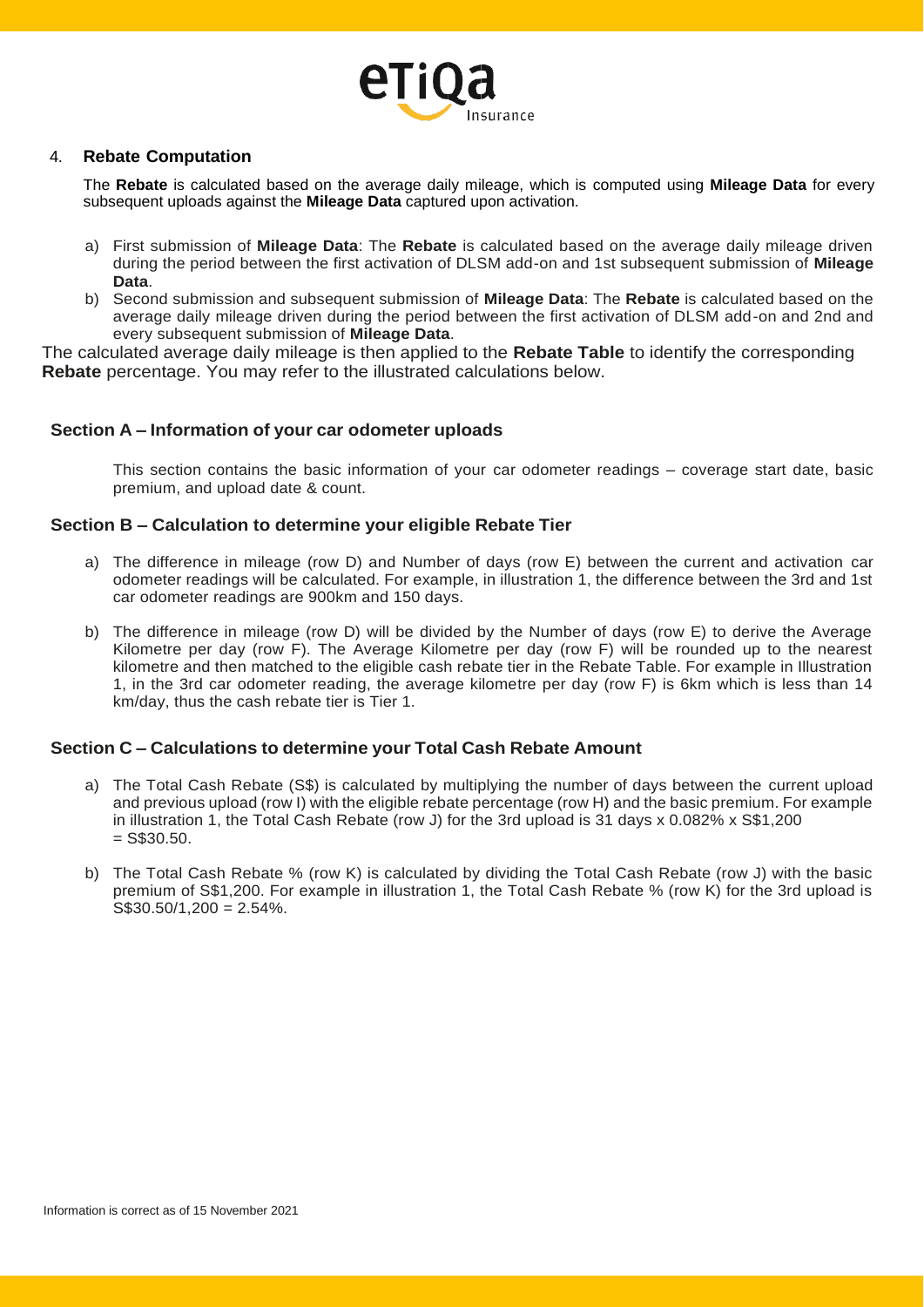

**The difference between illustrations 1 & 2 below demonstrates the rebate you will enjoy based on different activation dates.**

**Cash Rebate Illustration 1 – Enjoy more cash rebate S\$ or % if you activate DSLM 3 days prior before your coverage start date**

|                | Section A – Information of your car odometer uploads                                 |                                    |                      |                      |                      |                      |                      |                |                |
|----------------|--------------------------------------------------------------------------------------|------------------------------------|----------------------|----------------------|----------------------|----------------------|----------------------|----------------|----------------|
|                | Coverage Start Date                                                                  | 25-Jun-2021                        |                      |                      |                      |                      |                      |                |                |
|                | Basic Premium (S\$)                                                                  | 1,200                              |                      |                      |                      |                      |                      |                |                |
| A              | Car odometer Uploads<br>Date                                                         | 28-Jun-2021                        | 25 Oct<br>2021       | 25 Nov<br>2021       | 25 Jan<br>2022       | 25 Mar<br>2022       | 25 May<br>2022       | 25 Jun<br>2022 |                |
| B              | Car odometer Uploads<br>Count                                                        | <b>Activation</b><br><b>Upload</b> | 2nd<br><b>Upload</b> | 3rd<br><b>Upload</b> | 4th<br><b>Upload</b> | 5th<br><b>Upload</b> | 6th<br><b>Upload</b> | 7th<br>Upload  | <b>TOTAL</b>   |
| Ċ              | <b>Actual Car</b><br>odometer<br>readings (km)                                       | 10,000                             | 10,500               | 10,900               | 11,800               | 12,200               | 21,300               | 21,500         |                |
|                | Section B - Calculation to determine your eligible Rebate Tier                       |                                    |                      |                      |                      |                      |                      |                |                |
| D              | Mileage<br>difference<br>between current<br>andactivation<br>car odometer<br>uploads | N/A                                | 500                  | 900                  | 1,800                | 2,200                | 11,300               | 11,500         |                |
| E              | Number of Days<br>between current and<br>activation car<br>odometer uploads          | N/A                                | 119                  | 150                  | 211                  | 270                  | 331                  | 362            |                |
| F.             | Average kilometre per<br>day                                                         | N/A                                | $\overline{4}$       | 6                    | 9                    | 8                    | 34                   | 32             | $\overline{a}$ |
| G              | <b>Eligible Rebate</b><br>Tierbased on<br>usage                                      | N/A                                | Tier-1               | Tier-1               | Tier-1               | Tier-1               | <b>No</b><br>Rebate  | Tier-3         |                |
|                | Section C - Calculations to determine your Total Cash Rebate Amount                  |                                    |                      |                      |                      |                      |                      |                |                |
| $\overline{H}$ | Eligible Rebate %<br>based on usage                                                  | N/A                                | 0.082%               | 0.082%               | 0.082%               | 0.082%               | 0.000%               | 0.027%         |                |
| $\mathbf{I}$   | Number of Days<br>between current and<br>previous car<br>odometer uploads            | N/A                                | 119                  | 31                   | 61                   | 59                   | 61                   | 31             |                |
| J              | Total Cash Rebate (S\$)                                                              | N/A                                | 117.10               | 30.50                | 60.02                | 58.06                | 0.00                 | 10.04          | 275.72         |
|                | K Total Cash Rebate (%)                                                              | N/A                                | 9.76%                | 2.54%                | 5.00%                | 4.84%                | 0.00%                | 0.84%          | 23%            |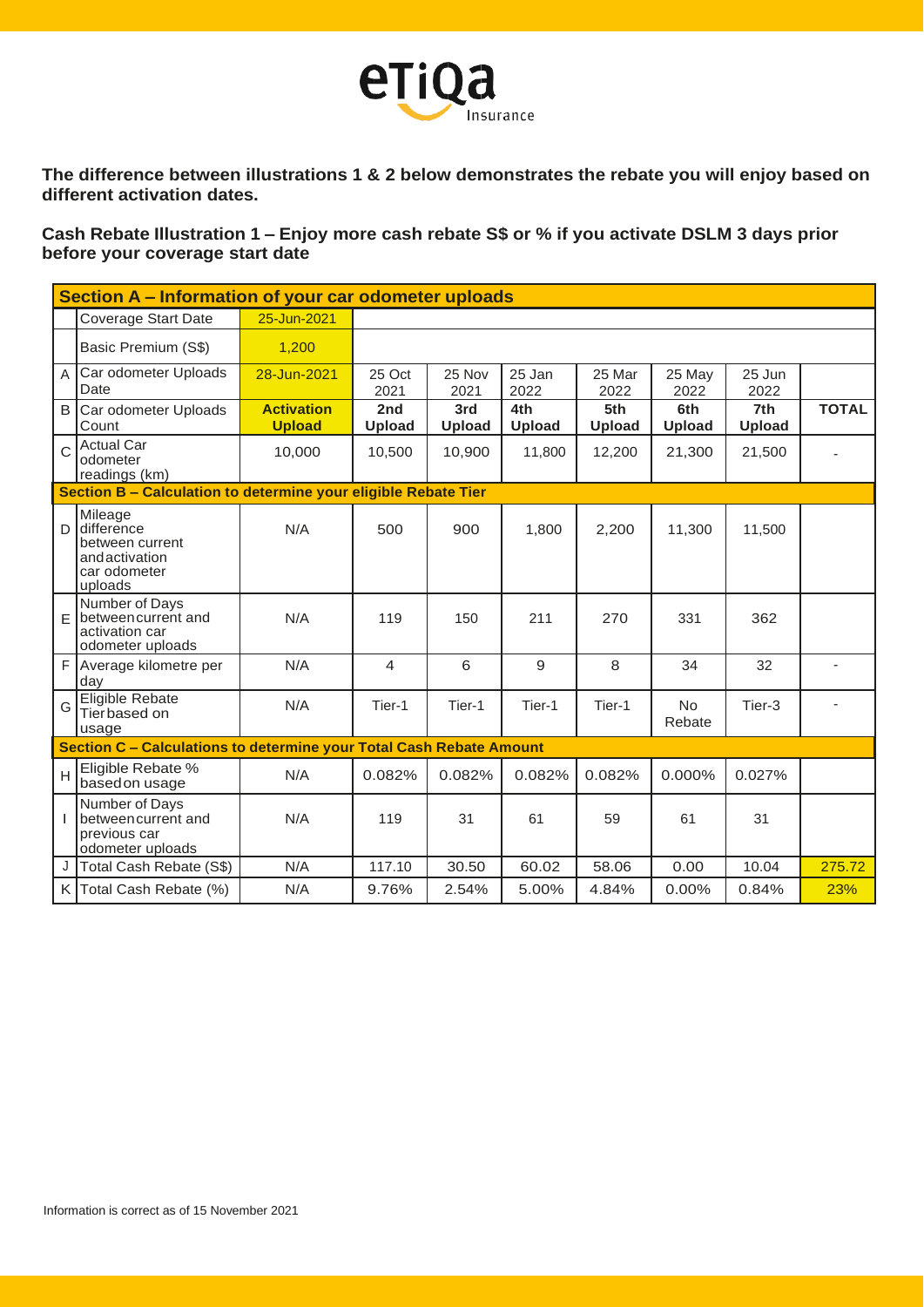

# **Cash Rebate Illustration 2 – Enjoy lesser cash rebate S\$ or % if you activate DSLM after your coverage start date**

|   | Section A - Information of your car odometer uploads                                 |                                    |                      |                |                |                     |                      |  |              |
|---|--------------------------------------------------------------------------------------|------------------------------------|----------------------|----------------|----------------|---------------------|----------------------|--|--------------|
|   | Coverage Start Date                                                                  | 25-Jun-2021                        |                      |                |                |                     |                      |  |              |
|   | Basic Premium (S\$)                                                                  | 1,200                              |                      |                |                |                     |                      |  |              |
| A | Car odometer Uploads<br>Date                                                         | 25-Oct-2021                        | 25 Nov<br>2021       | 25 Jan<br>2021 | 25 Mar<br>2022 | 25 May<br>2022      | 25 Jun<br>2022       |  |              |
| B | Car odometer Uploads<br>Count                                                        | <b>Activation</b><br><b>Upload</b> | 2nd<br><b>Upload</b> | 3rd<br>Upload  | 4th<br>Upload  | 5th<br>Upload       | 6th<br><b>Upload</b> |  | <b>TOTAL</b> |
|   | <b>Actual Car</b><br>odometer<br>readings (km)                                       | 10,500                             | 10,900               | 11,800         | 12,200         | 21,300              | 21,500               |  |              |
|   | Section B - Calculation to determine your eligible Rebate Tier                       |                                    |                      |                |                |                     |                      |  |              |
| D | Mileage<br>difference<br>between current<br>andactivation<br>car odometer<br>uploads | N/A                                | 400                  | 1,300          | 1,700          | 10,800              | 11,000               |  |              |
| F | Number of Days<br>between current and<br>activation car<br>odometer uploads          | N/A                                | 31                   | 92             | 151            | 212                 | 243                  |  |              |
| F | Average kilometre per<br>day                                                         | N/A                                | 13                   | 14             | 11             | 51                  | 45                   |  |              |
| G | Eligible Rebate<br>Tierbased on<br>usage                                             | N/A                                | Tier-1               | Tier-2         | Tier-1         | <b>No</b><br>Rebate | <b>No</b><br>Rebate  |  |              |
|   | Section C - Calculations to determine your Total Cash Rebate Amount                  |                                    |                      |                |                |                     |                      |  |              |
| H | Eligible Rebate %<br>based on usage                                                  | N/A                                | 0.082%               | 0.055%         | 0.082%         | 0.000%              | 0.000%               |  |              |
| T | Number of Days<br>between current and<br>previous car<br>odometer uploads            | N/A                                | 31                   | 61             | 59             | 61                  | 31                   |  |              |
|   | Total Cash Rebate (S\$)                                                              | N/A                                | 31                   | 40             | 58             | $\mathbf 0$         | $\mathbf 0$          |  | 128.82       |
| K | Total Cash Rebate (%)                                                                | N/A                                | 2.54%                | 3.36%          | 4.84%          | 0.00%               | 0.00%                |  | 11%          |

You may obtain further information about the **Rebate** sample illustration in the DLSM FAQ from our website at www.tiq.com.sg/product/private-car-insurance/drive-less-same-more.